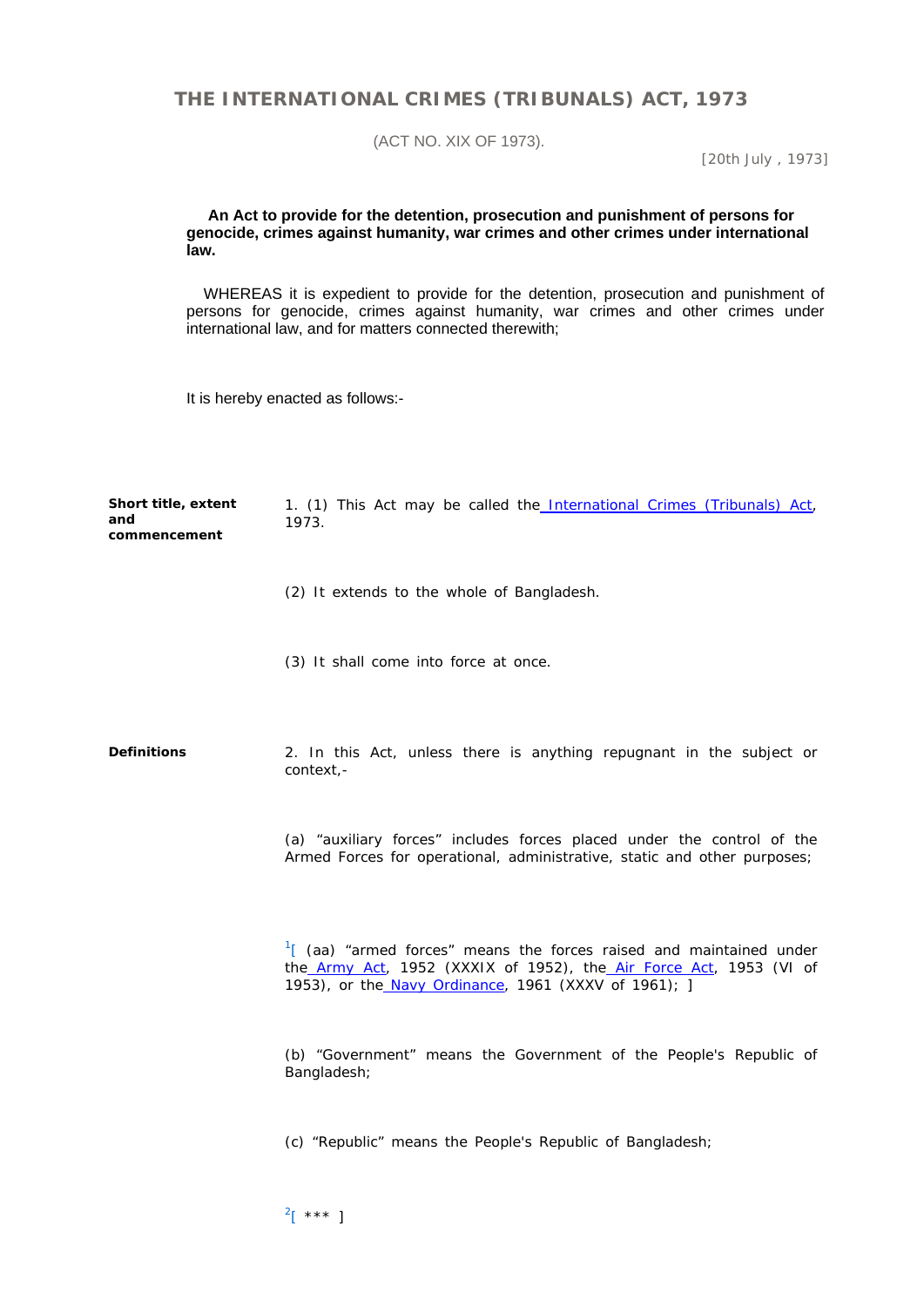(e) "territory of Bangladesh" means the territory of the Republic as defined in article 2 of the Constitution of the People's Republic of Bangladesh;

(f) "Tribunal" means a Tribunal set up under this Act.

**Jurisdiction of Tribunal and crimes**

3.  $3\frac{1}{2}$  (1) A Tribunal shall have the power to try and punish any individual or group of individuals, or any member of any armed, defence or auxiliary forces, irrespective of his nationality, who commits or has committed, in the territory of Bangladesh, whether before or after the commencement of this Act, any of the crimes mentioned in sub-section (2).]

(2) The following acts or any of them are crimes within the jurisdiction of a Tribunal for which there shall be individual responsibility, namely:-

(a) Crimes against Humanity: namely, murder, extermination, enslavement, deportation, imprisonment, abduction, confinement, torture, rape or other inhumane acts committed against any civilian population or persecutions on political, racial, ethnic or religious grounds, whether or not in violation of the domestic law of the country where perpetrated;

(b) Crimes against Peace: namely, planning, preparation, initiation or waging of a war of aggression or a war in violation of international treaties, agreements or assurances;

(c) Genocide: meaning and including any of the following acts committed with intent to destroy, in whole or in part, a national, ethnic, racial, religious or political group, such as:

(i) killing members of the group;

(ii) causing serious bodily or mental harm to members of the group;

(iii) deliberately inflicting on the group conditions of life calculated to bring about its physical destruction in whole or in part;

(iv) imposing measures intended to prevent Births within the group;

(v) forcibly transferring children of the group to another group;

(d) War Crimes: namely, violation of laws or customs of war which include but are not limited to murder, ill-treatment or deportation to slave labour or for any other purpose of civilian population in the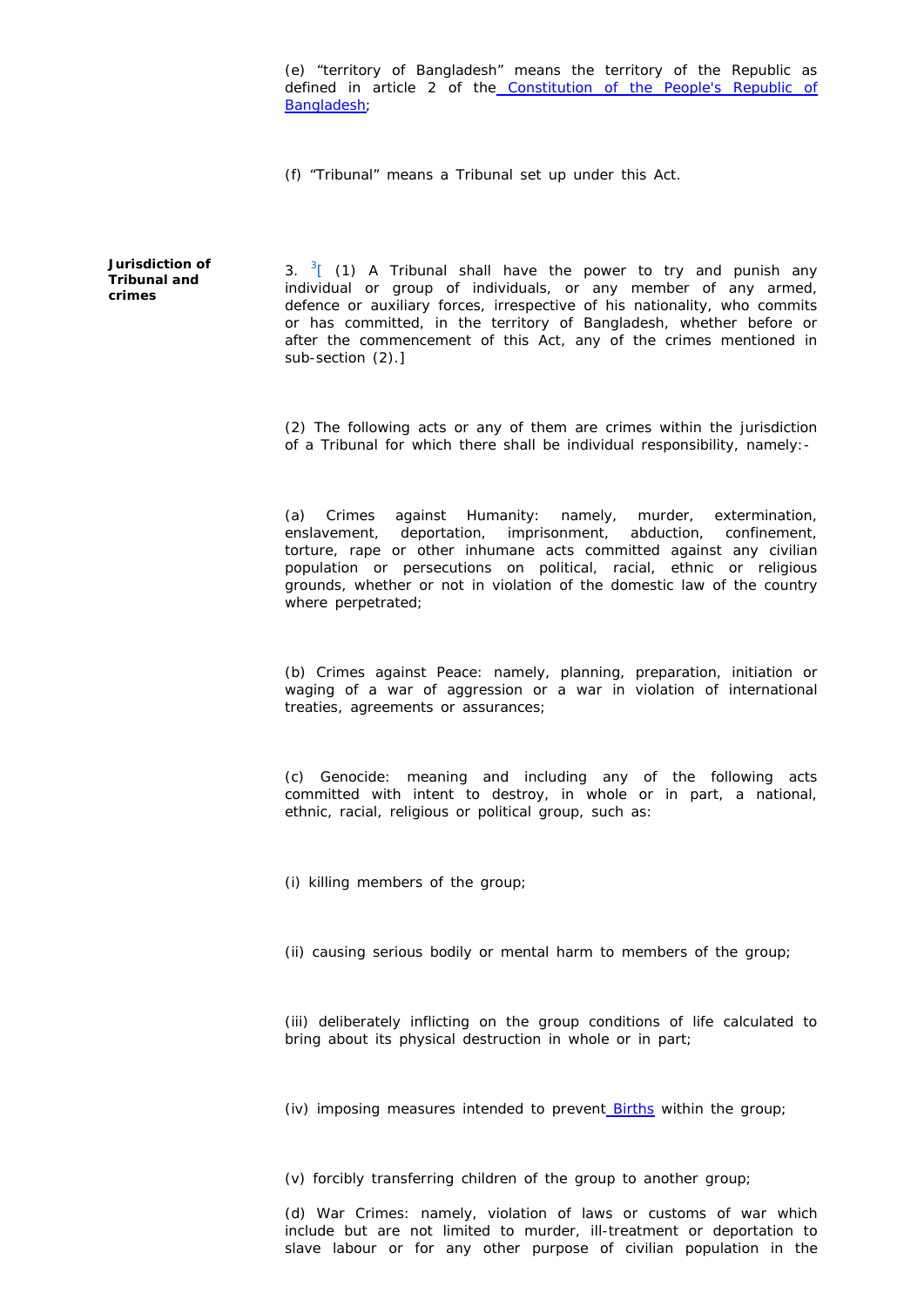territory of Bangladesh; murder or ill-treatment of prisoners of war or persons on the seas, killing of hostages and detenues, plunder of public or private property, wanton destruction of cities, towns or villages, or devastation not justified by military necessity; (e) violation of any humanitarian rules applicable in armed conflicts laid down in the Geneva Conventions of 1949; (f) any other crimes under international law; (g) attempt, abetment or conspiracy to commit any such crimes; (h) complicity in or failure to prevent commission of any such crimes. **Liability for Crimes** 4. (1) When any crime as specified in section 3 is committed by several persons, each of such person is liable for that crime in the same manner as if it were done by him alone. (2) Any commander or superior officer who orders, permits, acquiesces or participates in the commission of any of the crimes specified in section 3 or is connected with any plans and activities involving the commission of such crimes or who fails or omits to discharge his duty to maintain discipline, or to control or supervise the actions of the persons under his command or his subordinates, whereby such persons or subordinates or any of them commit any such crimes, or who fails to take necessary measures to prevent the commission of such crimes, is guilty of such crimes. **Official position, etc not to free an accused from responsibility for any crime** 5. (1) The official position, at any time, of an accused shall not be considered freeing him from responsibility or mitigating punishment. (2) The fact that the accused acted pursuant to his domestic law or to order of his Government or of a superior shall not free him from responsibility, but may be considered in mitigation of punishment if the Tribunal deems that justice so requires. **Tribunal** 6. (1) For the purpose of section 3, the Government may, by notification in the official Gazette, set up one or more Tribunals, each consisting of a Chairman and not less than two and not more than four other members.  $^{4}$ [ (2) Any person who is a Judge, or is qualified to be a Judge, or has

been a Judge, of the Supreme Court of Bangladesh, may be appointed

as a Chairman or member of a Tribunal.]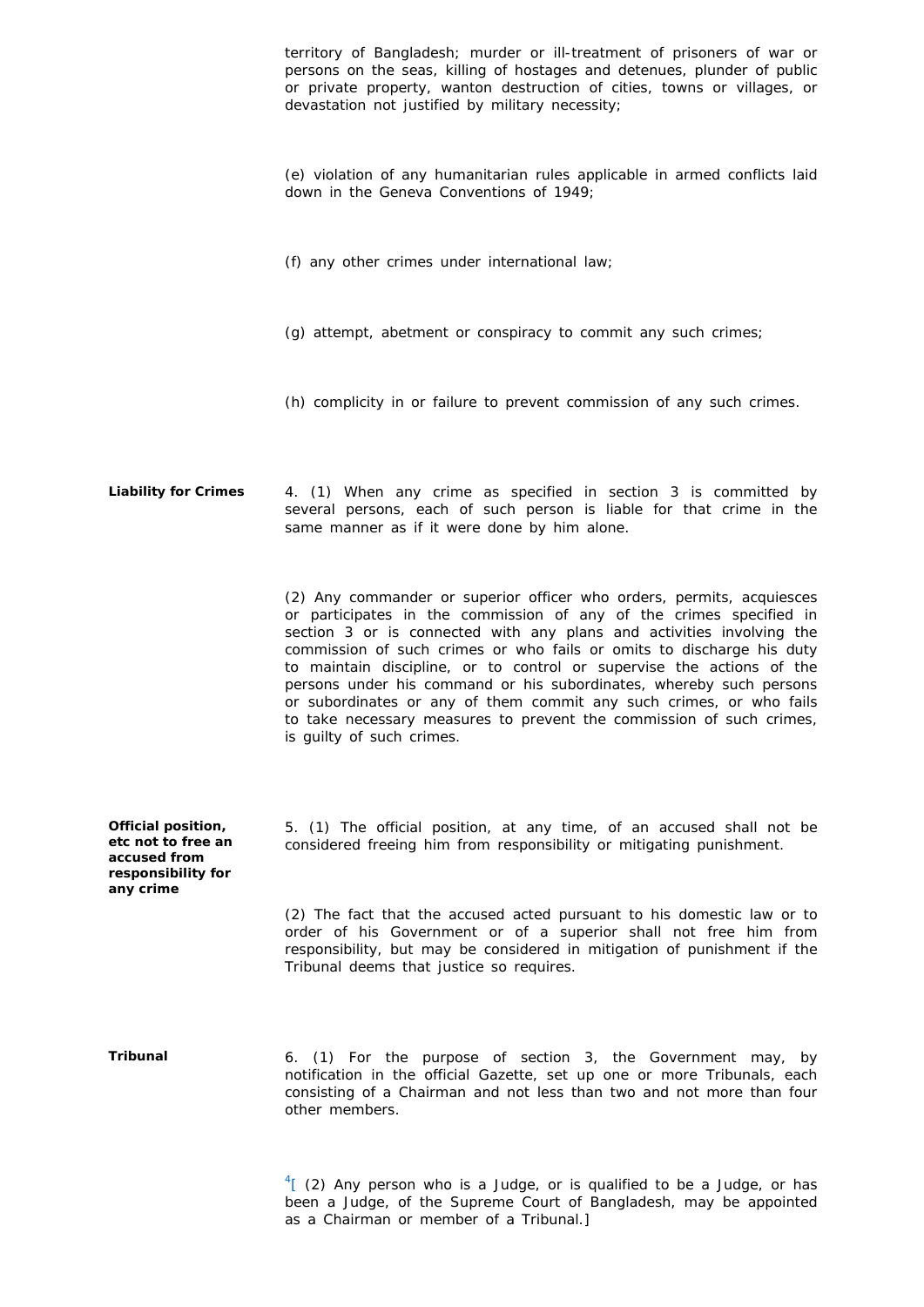$\frac{5}{2}$  (2A) The Tribunal shall be independent in the exercise of its judicial functions and shall ensure fair trial.]

(3) The permanent seat of a Tribunal shall be in  $6$ [ Dhaka]:

Provided that a Tribunal may hold its sittings at such other place or places as it deems fit.

(4) If any member of a Tribunal dies or is, due to illness or any other reason, unable to continue to perform his functions, the Government may, by notification in the official Gazette, declare the office of such member to be vacant and appoint thereto another person qualified to hold the office.

(5) If, in the course of a trial, any one of the members of a Tribunal is, for any reason, unable to attend any sitting thereof, the trial may continue before the other members.

(6) A Tribunal shall not, merely by reason of any change in its membership or the absence of any member thereof from any sitting, be bound to recall and re-hear any witness who has already given any evidence and may act on the evidence already given or produced before it.

(7) If, upon any matter requiring the decision of a Tribunal, there is a difference of opinion among its members, the opinion of the majority shall prevail and the decision of the Tribunal shall be expressed in terms of the views of the majority.

(8) Neither the constitution of a Tribunal nor the appointment of its Chairman or members shall be challenged by the prosecution or by the accused persons or their counsel.

**Prosecutors** 7. (1) The Government may appoint one or more persons to conduct the prosecution before a Tribunal on such terms and conditions as may be determined by the Government; and every such person shall be deemed to be a Prosecutor for the purposes of this Act.

> (2) The Government may designate one of such persons as the Chief Prosecutor.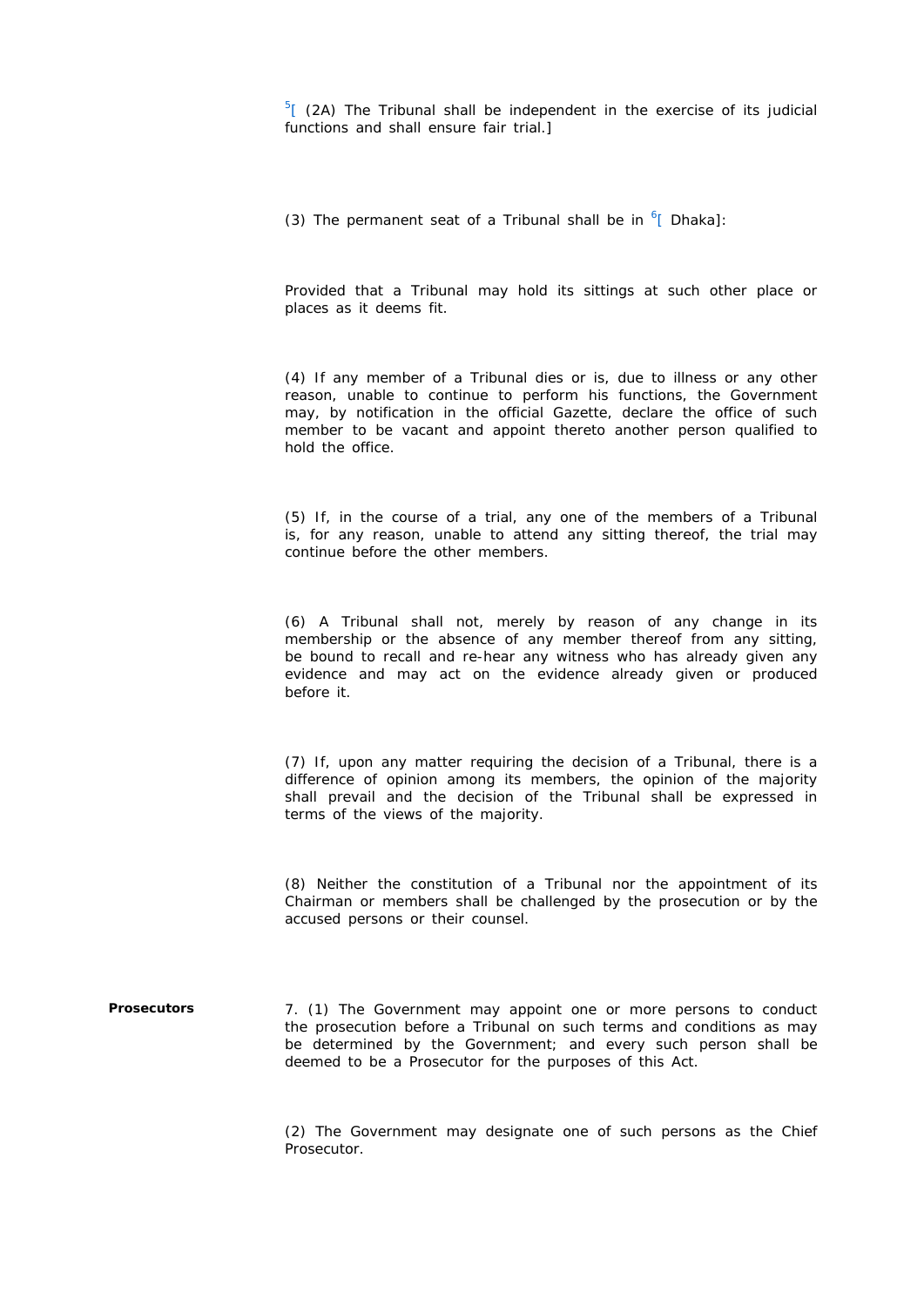**Investigation** 8. (1) The Government may establish an Agency for the purposes of investigation into crimes specified in section 3; and any officer belonging to the Agency shall have the right to assist the prosecution during the trial.

> (2) Any person appointed as a Prosecutor is competent to act as an Investigation Officer and the provisions relating to investigation shall apply to such Prosecutor.

> (3) Any Investigation Officer making an investigation under this Act may, by order in writing, require the attendance before himself of any person who appears to be acquainted with the circumstances of the case; and such person shall attend as so required.

> (4) Any Investigation Officer making an investigation under this Act may examine orally any person who appears to be acquainted with the facts and circumstances of the case.

> (5) Such person shall be bound to answer all questions put to him by an Investigation Officer and shall not be excused from answering any question on the ground that the answer to such question will criminate, or may tend directly or indirectly to criminate, such person:

> Provided that no such answer, which a person shall be compelled to give, shall subject him to any arrest or prosecution, or be proved against him in any criminal proceeding.

> (6) The Investigation Officer may reduce into writing any statement made to him in the course of examination under this section.

> (7) Any person who fails to appear before an Investigation Officer for the purpose of examination or refuses to answer the questions put to him by such Investigation Officer shall be punished with simple imprisonment which may extend to six months, or with fine which may extend to Taka two thousand, or with both.

> (8) Any Magistrate of the first class may take cognizance of an offence punishable under sub-section (7) upon a complaint in writing by an Investigation Officer.

> (9) Any investigation done into the crimes specified in section 3 shall be deemed to have been done under the provisions of this Act.

**Commencement of the Proceedings**

9. (1) The proceedings before a Tribunal shall commence upon the submission by the Chief Prosecutor, or a Prosecutor authorised by the Chief Prosecutor in this behalf, of formal charges of crimes alleged to have been committed by each of the accused persons.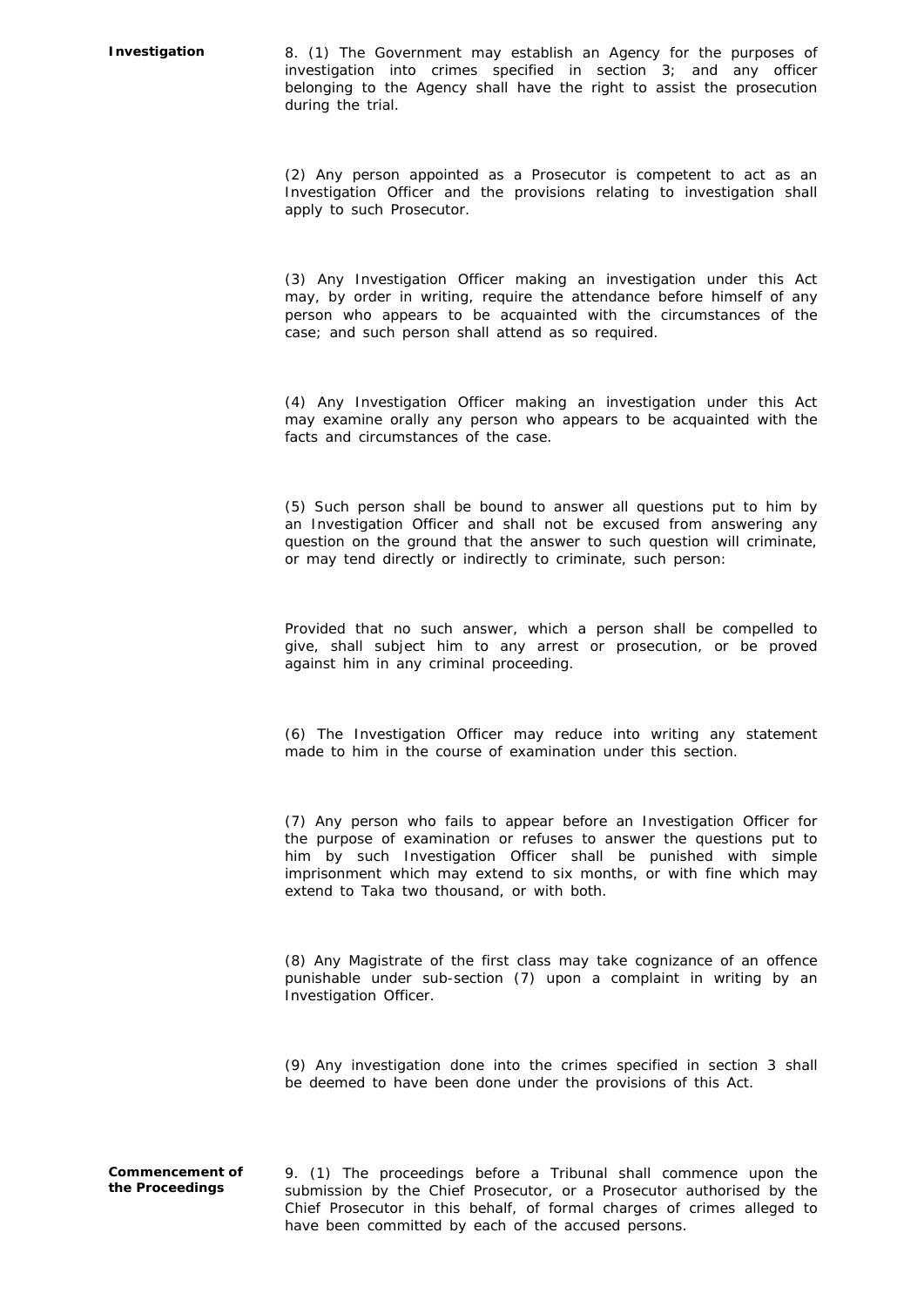(2) The Tribunal shall thereafter fix a date for the trial of such accused person.

(3) The Chief Prosecutor shall, at least three weeks before the commencement of the trial, furnish to the Tribunal a list of witnesses intended to be produced along with the recorded statement of such witnesses or copies thereof and copies of documents which the prosecution intends to rely upon in support of such charges.

(4) The submission of a list of witnesses and documents under subsection (3) shall not preclude the prosecution from calling, with the permission of the Tribunal, additional witnesses or tendering any further evidence at any stage of the trial:

Provided that notice shall be given to the defence of the additional witnesses intended to be called or additional evidence sought to be tendered by the prosecution.

(5) A list of witnesses for the defence, if any, along with the documents or copies thereof, which the defence intends to rely upon, shall be furnished to the Tribunal and the prosecution at the time of the commencement of the trial.

**Procedure of trial** 10. (1) The following procedure shall be followed at a trial before a Tribunal, namely:-

(a) the charge shall be read out;

(b) the Tribunal shall ask each accused person whether he pleads guilty or not-guilty;

(c) if the accused person pleads guilty, the Tribunal shall record the plea, and may, in its discretion, convict him thereon;

(d) the prosecution shall make an opening statement;

(e) the witnesses for the prosecution shall be examined, the defence may cross-examine such witnesses and the prosecution may re-examine them;

(f) the witnesses for the defence, if any, shall be examined, the prosecution may cross-examine such witnesses and the defence may re -examine them;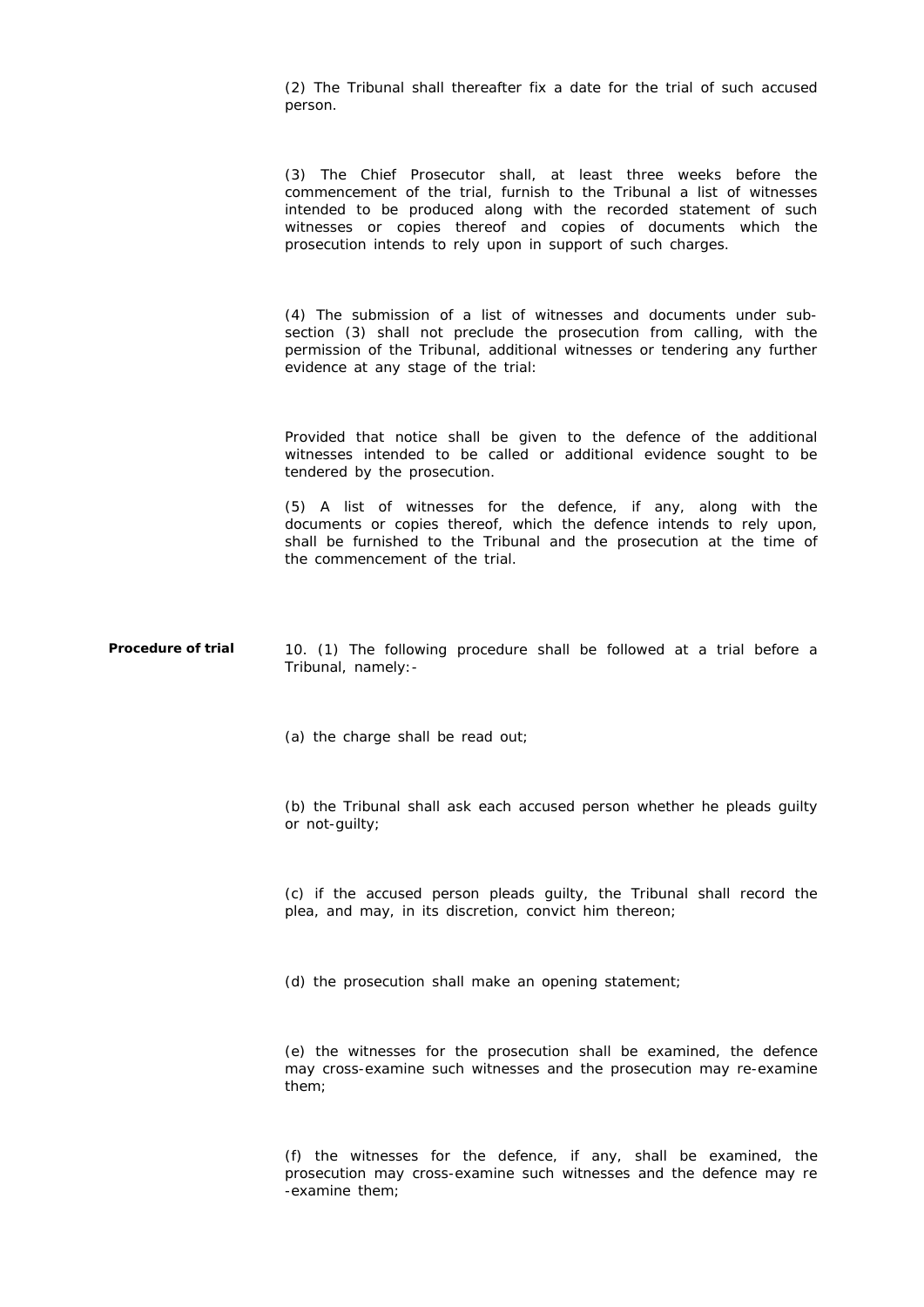(g) the Tribunal may, in its discretion, permit the party which calls a witness to put any question to him which might be put in crossexamination by the adverse party;

(h) the Tribunal may, in order to discover or obtain proof of relevant facts, ask any witness any question it pleases, in any form and at any time about any fact; and may order production of any document or thing or summon any witness, and neither the prosecution nor the defence shall be entitled either to make any objection to any such question or order or, without the leave of the Tribunal, to crossexamine any witness upon any answer given in reply to any such question;

(i) the prosecution shall first sum up its case, and thereafter the defence shall sum up its case:

Provided that if any witness is examined by the defence, the prosecution shall have the right to sum up its case after the defence has done so;

(j) the Tribunal shall deliver its judgement and pronounce its verdict.

(2) All proceedings before the Tribunal shall be in  $\frac{7}{1}$  Bangla or] English.

(3) Any accused person or witness who is unable to express himself in, or does not understand, English may be provided the assistance of an interpreter.

(4) The proceedings of the Tribunal shall be in public:

Provided that the Tribunal may, if it thinks fit, take proceedings in camera.

(5) No oath shall be administered to any accused person.

Powers of Tribunal 11. (1) A Tribunal shall have power-

(a) to summon witnesses to the trial and to require their attendance and testimony and to put questions to them;

(b) to administer oaths to witnesses;

(c) to require the production of document and other evidentiary material;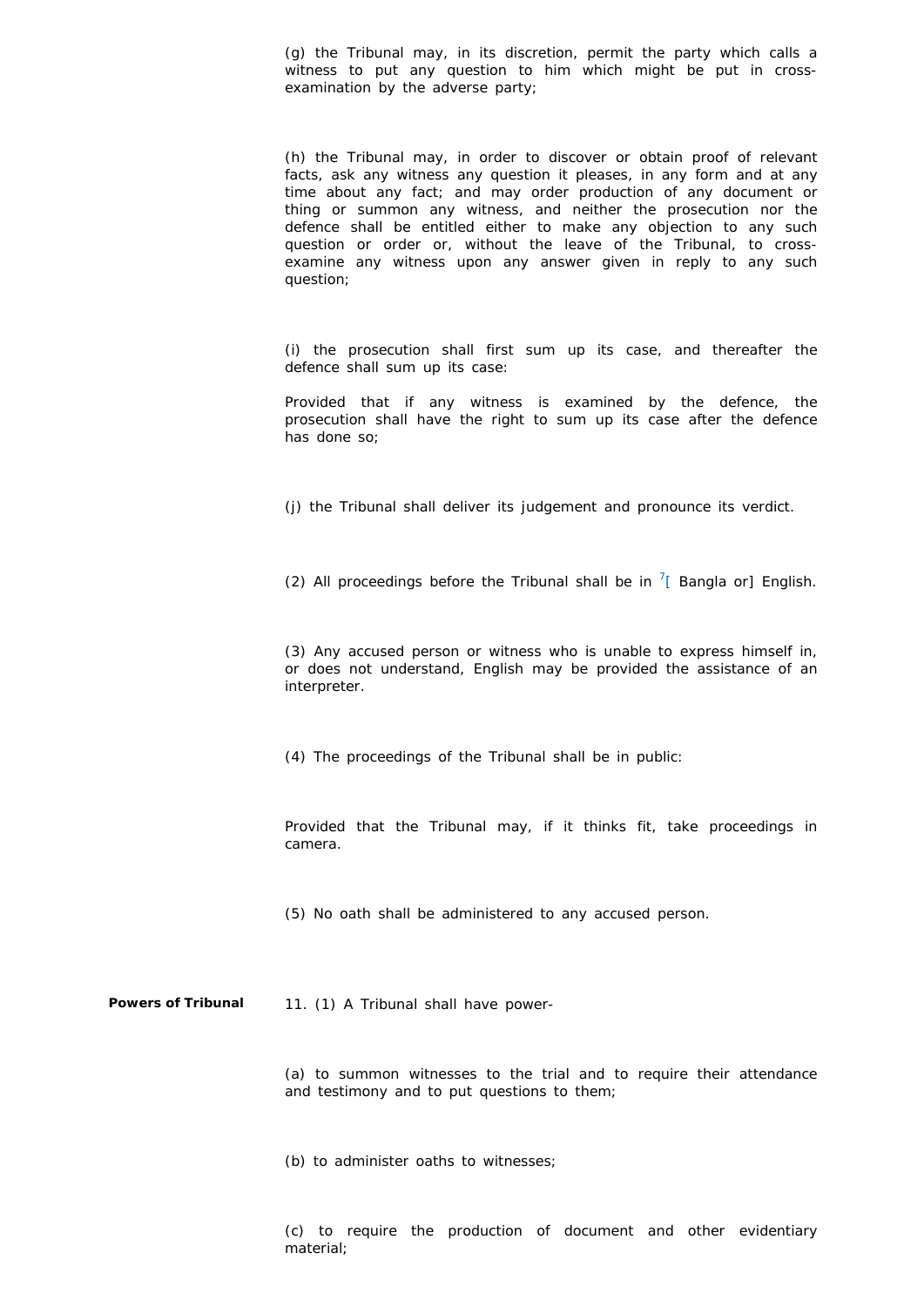(d) to appoint persons for carrying out any task designated by the Tribunal.

(2) For the purpose of enabling any accused person to explain any circumstances appearing in the evidence against him, a Tribunal may, at any stage of the trial without previously warning the accused person, put such questions to him as the Tribunal considers necessary:

Provided that the accused person shall not render himself liable to punishment by refusing to answer such questions or by giving false answers to them; but the Tribunal may draw such inference from such refusal or answers as it thinks just;

(3) A Tribunal shall-

(a) confine the trial to an expeditious hearing of the issues raised by the charges;

(b) take measures to prevent any action which may cause unreasonable delay, and rule out irrelevant issues and statements.

(4) A Tribunal may punish any person, who obstructs or abuses its process or disobeys any of its orders or directions, or does anything which tends to prejudice the case of a party before it, or tends to bring it or any of its members into hatred or contempt, or does anything which constitutes contempt of the Tribunal, with simple imprisonment which may extend to one year, or with fine which may extend to Taka five thousand, or with both.

(5) Any member of a Tribunal shall have power to direct, or issue a warrant for, the arrest of, and to commit to custody, and to authorise the continued detention in custody of, any person charged with any crime specified in section 3.

(6) The Chairman of a Tribunal may make such administrative arrangements as he considers necessary for the performance of the functions of the Tribunal under this Act.

**Provision for defence counsel** 12. Where an accused person is not represented by counsel, the Tribunal may, at any stage of the case, direct that a counsel shall be engaged at the expense of the Government to defend the accused person and may also determine the fees to be paid to such counsel.

13. No trial before a Tribunal shall be adjourned for any purpose unless the Tribunal is of the opinion that the adjournment is in the interest of justice.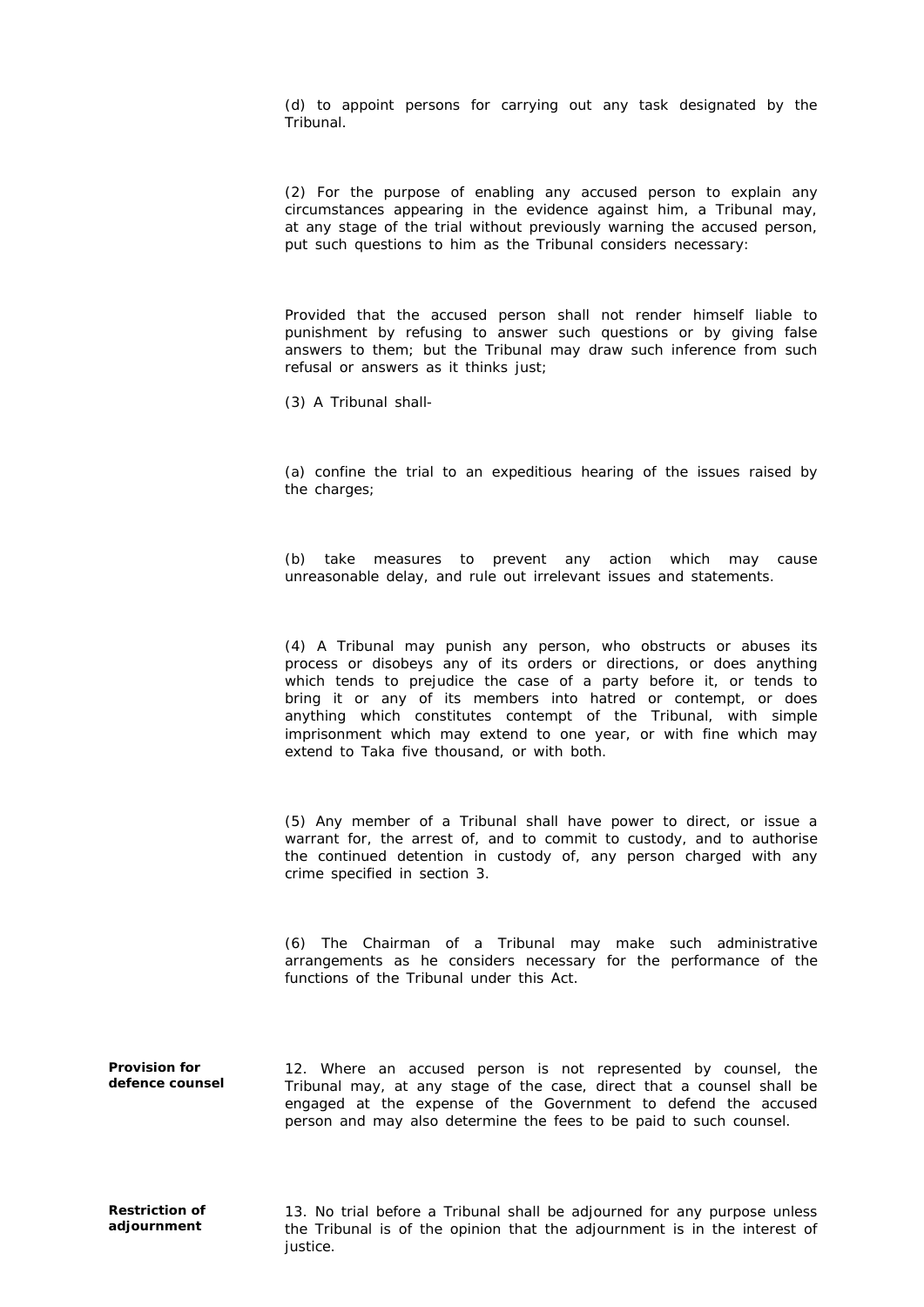**Statement or confession of accused persons**

14. (1) Any Magistrate of the first class may record any statement or confession made to him by an accused person at any time in the course of investigation or at any time before the commencement of the trial.

(2) The Magistrate shall, before recording any such confession, explain to the accused person making it that he is not bound to make a confession and that if he does so it may be used as evidence against him and no Magistrate shall record any such confession unless, upon questioning the accused making it, he has reason to believe that it was made voluntarily.

**Pardon of an approver** 15. (1) At any stage of the trial, a Tribunal may with a view to obtaining the evidence of any person supposed to have been directly or indirectly concerned in, or privy to, any of the crimes specified in section 3, tender a pardon to such person on condition of his making a full and true disclosure of the whole of the circumstances within his knowledge relative to the crime and to every other person concerned, whether as principal or abettor, in the commission thereof.

> (2) Every person accepting the tender under this section shall be examined as a witness in the trial.

> (3) Such person shall be detained in custody until the termination of the trial.

**Charge, etc** 16. (1) Every charge against an accused person shall state-

(a) the name and particulars of the accused person;

(b) the crime of which the accused person is charged;

(c) such particulars of the alleged crime as are reasonably sufficient to give the accused person notice of the matter with which he is charged.

(2) A copy of the formal charge and a copy of each of the documents lodged with the formal charge shall be furnished to the accused person at a reasonable time before the trial; and in case of any difficulty in furnishing copies of the documents, reasonable opportunity for inspection shall be given to the accused person in such manner as the Tribunal may decide.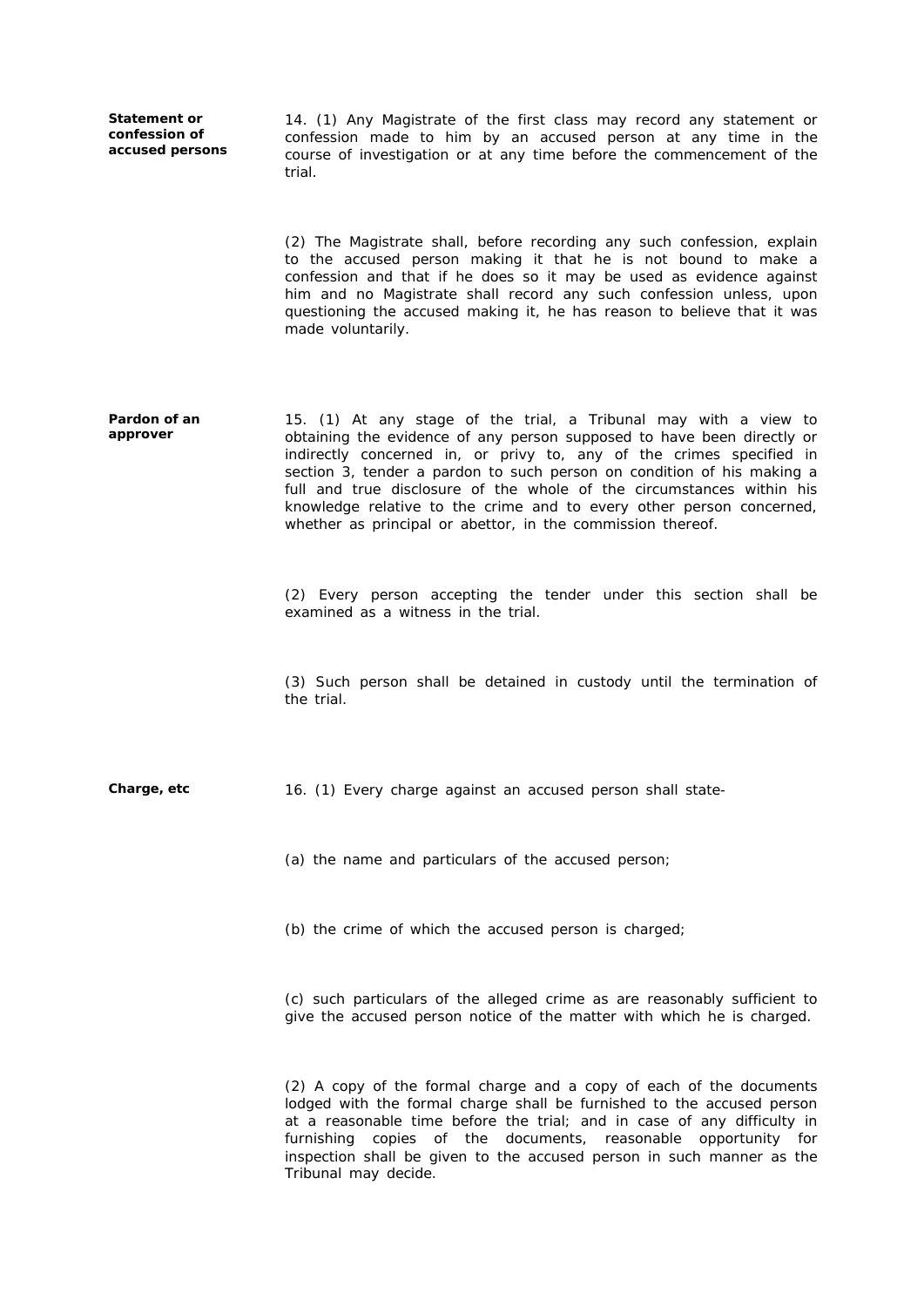**Right of accused person during trial** 17. (1) During trial of an accused person he shall have the right to give any explanation relevant to the charge made against him.

(2) An accused person shall have the right to conduct his own defence before the Tribunal or to have the assistance of counsel.

(3) An accused person shall have the right to present evidence at the trial in support of his defence, and to cross-examine any witness called by the prosecution.

**No excuse from answering any question**

18. A witness shall not be excused from answering any question put to him on the ground that the answer to such question will criminate or may tend directly or indirectly to criminate such witness, or that it will expose or tend directly or indirectly to expose such witness to a penalty or forfeiture of any kind:

Provided that no such answer which a witness shall be compelled to give shall subject him to any arrest or prosecution or be proved against him in any criminal proceeding, except a prosecution for giving false evidence.

**Rules of evidence** 19. (1) A Tribunal shall not be bound by technical rules of evidence; and it shall adopt and apply to the greatest possible extent expeditious and non-technical procedure, and may admit any evidence, including reports and photographs published in newspapers, periodicals and magazines, films and tape-recordings and other materials as may be tendered before it, which it deems to have probative value.

> (2) A Tribunal may receive in evidence any statement recorded by a Magistrate or an Investigation Officer being a statement made by any person who, at the time of the trial, is dead or whose attendance cannot be procured without an amount of delay or expense which the Tribunal considers unreasonable.

> (3) A Tribunal shall not require proof of facts of common knowledge but shall take judicial notice thereof.

> (4) A Tribunal shall take judicial notice of official governmental documents and reports of the United Nations and its subsidiary agencies or other international bodies including non-governmental organisations.

**Judgement and sentence** 20. (1) The Judgement of a Tribunal as to the guilt or the innocence of any accused person shall give the reasons on which it is based: Provided that each member of the Tribunal shall be competent to deliver a judgement of his own.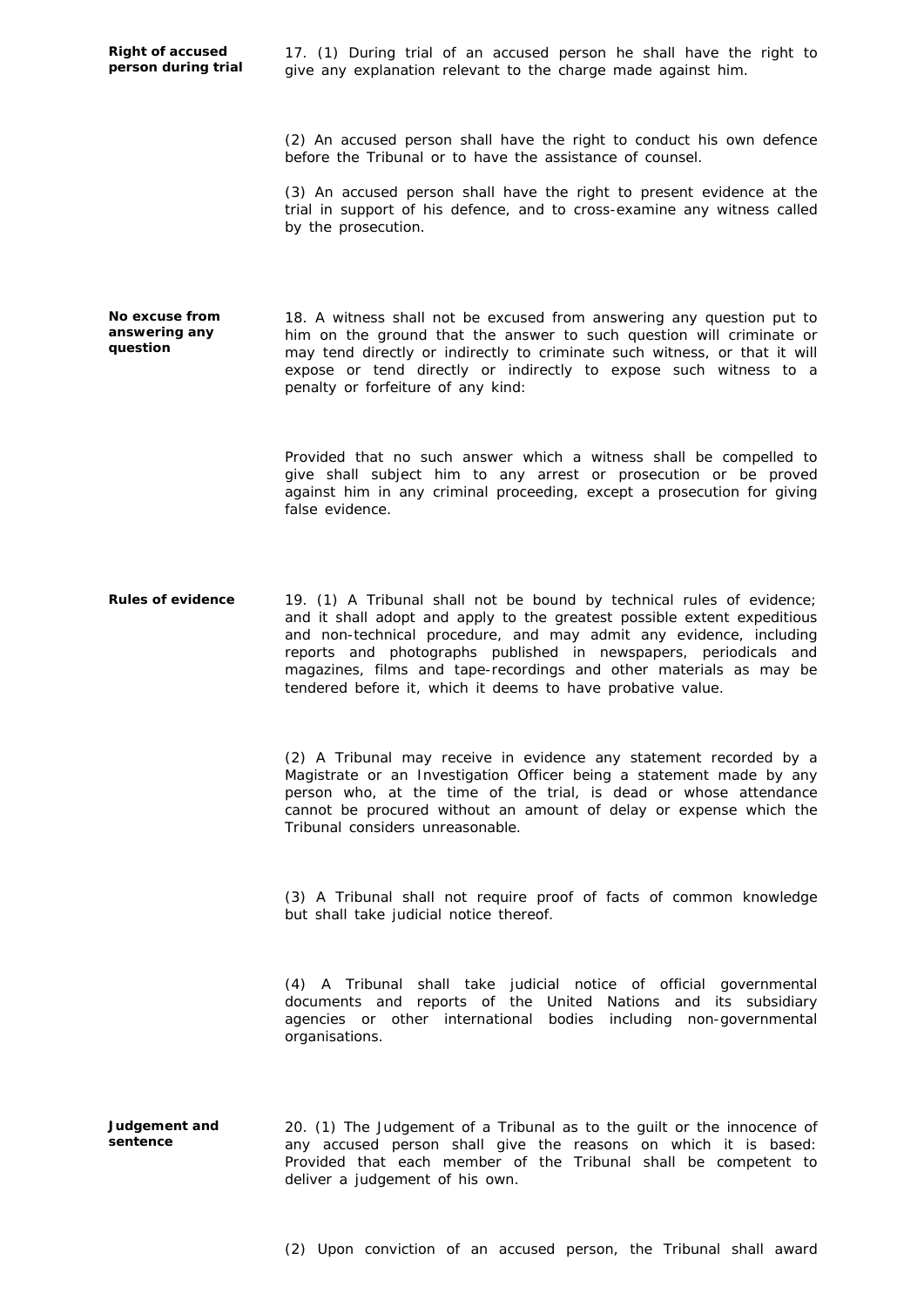sentence of death or such other punishment proportionate to the gravity of the crime as appears to the Tribunal to be just and proper.

(3) The sentence awarded under this Act shall be carried out in accordance with the orders of the Government.

**Right of appeal**  $\frac{8}{1}$  21. (1) A person convicted of any crime specified in section 3 and sentenced by a Tribunal shall have the right of appeal to the Appellate Division of the Supreme Court of Bangladesh against such conviction and sentence.

> (2) The Government shall have the right of appeal to the Appellate Division of the Supreme Court of Bangladesh against an order of acquittal.

> (3) An appeal under sub-section (1) or (2) shall be preferred within sixty days of the date of order of conviction and sentence or acquittal.]

**Rules of procedure** 22. Subject to the provision of this Act, a Tribunal may regulate its own procedure.

- **Certain laws not to apply** 23. The provisions of the Criminal Procedure Code, 1898 (V of 1898), and the Evidence Act, 1872 (I of 1872), shall not apply in any proceedings under this Act.
- **Bar of Jurisdiction** 24. No order, judgement or sentence of a Tribunal shall be called in question in any manner whatsoever in or before any Court or other authority in any legal proceedings whatsoever except in the manner provided in section 21.

**Indemnity** 25. No suit, prosecution or other legal proceeding shall lie against the Government or any person for anything, in good faith, done or purporting to have been done under this Act.

**Provisions of the Act over-riding all other laws** 26. The provisions of this Act shall have effect notwithstanding anything inconsistent therewith contained in any other law for the time being in force.

<sup>&</sup>lt;sup>1</sup> Clause (aa) was inserted by section 2(a) of The International Crimes (Tribunals) (Amendment) Act, 2009 (Act No. LV of 2009).

<sup>&</sup>lt;sup>2</sup> Clause (d) was omitted by section 2(b) of The International Crimes (Tribunals) (Amendment) Act, 2009 (Act No. LV of 2009).